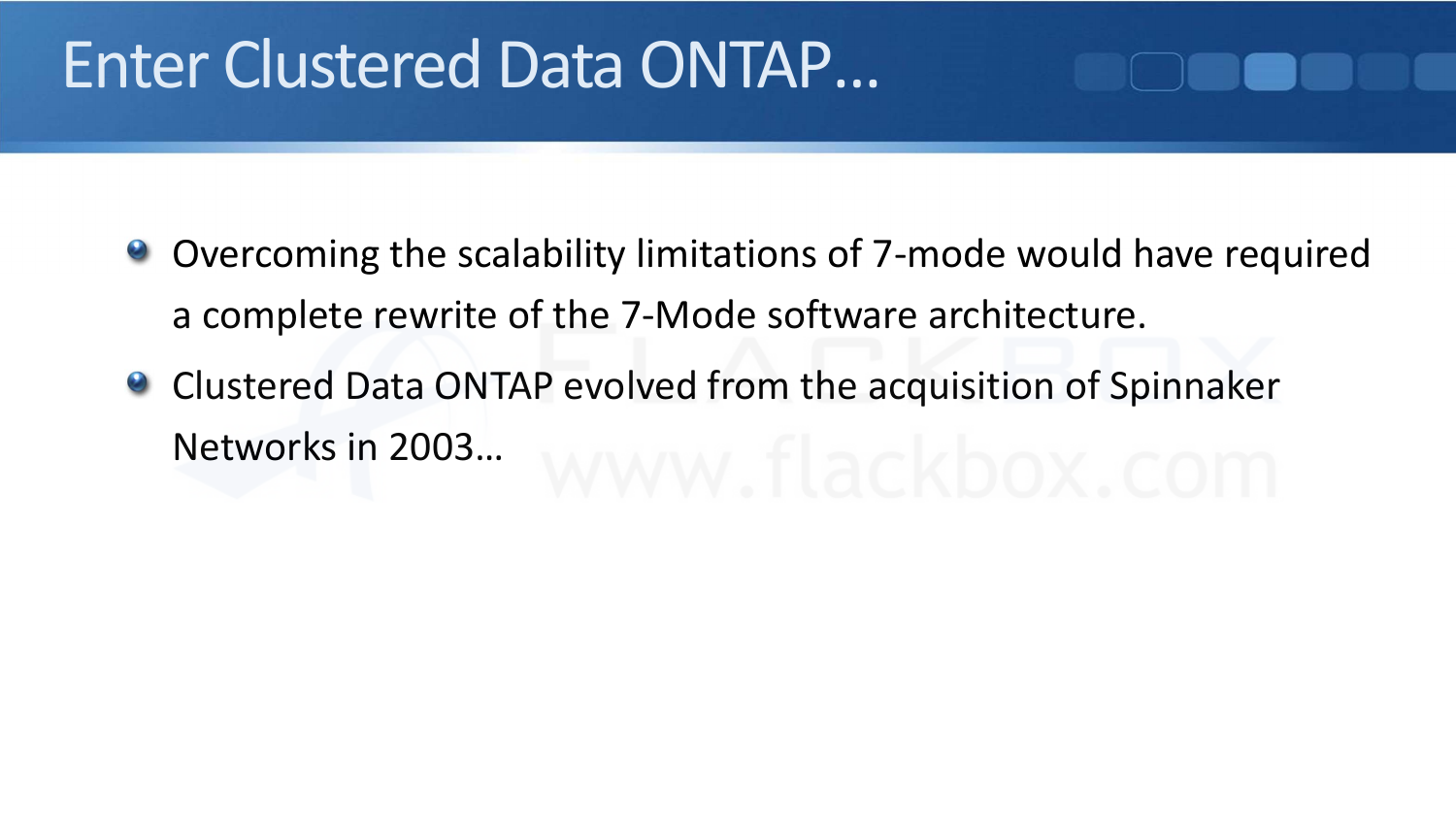### Clustered Data ONTAP Hardware Architecture

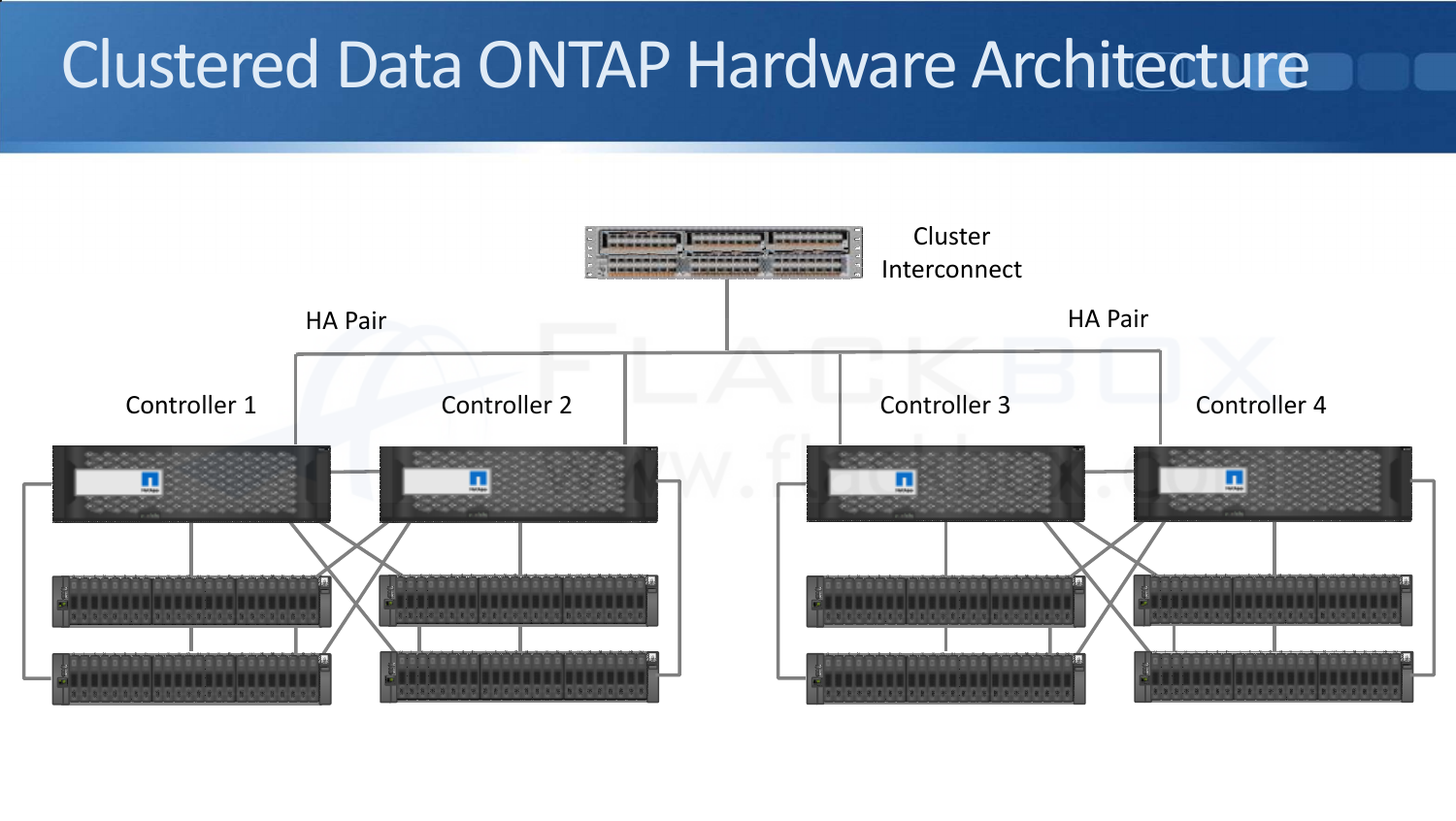### Clustered Operation

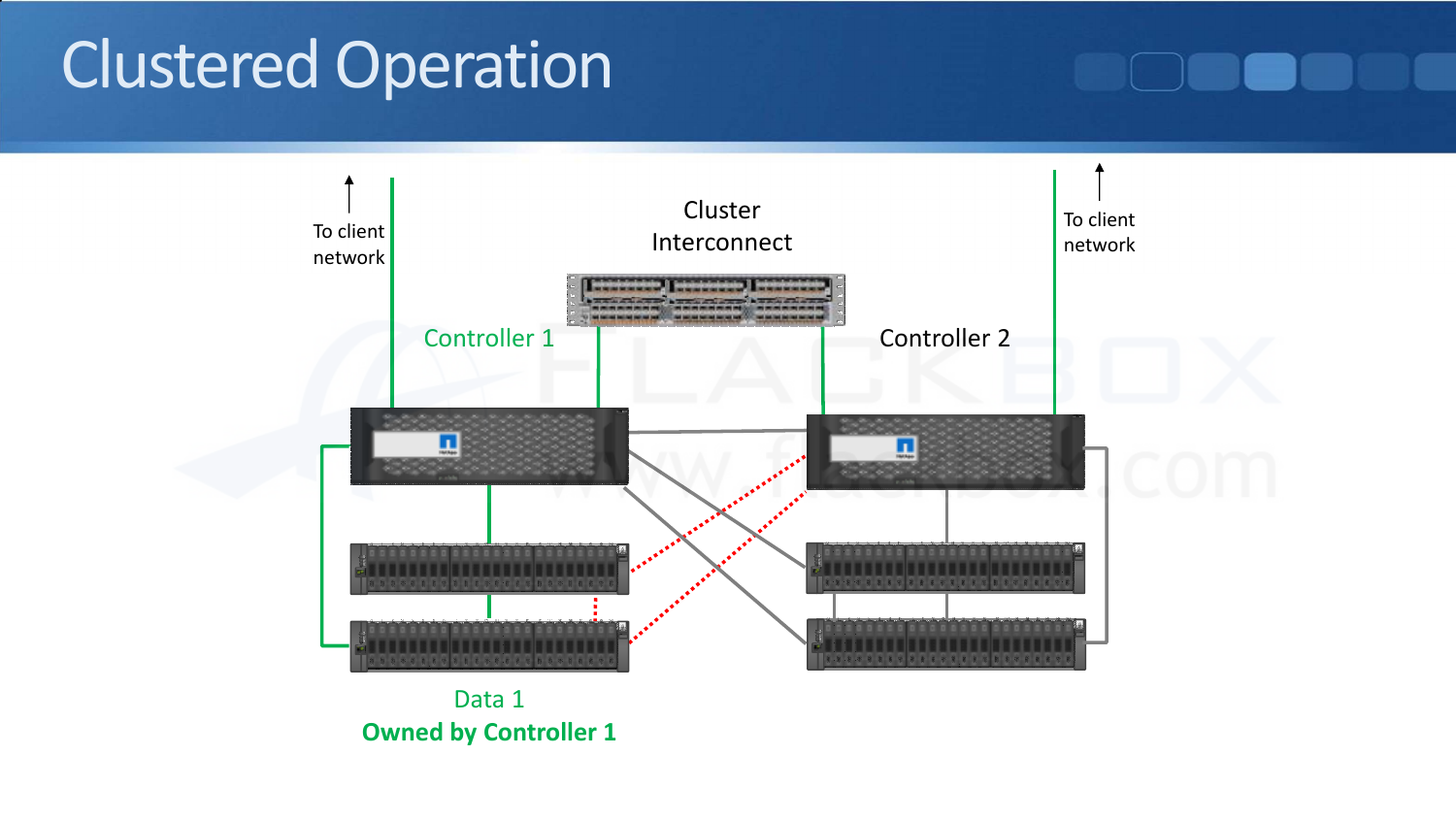### Clustered Operation

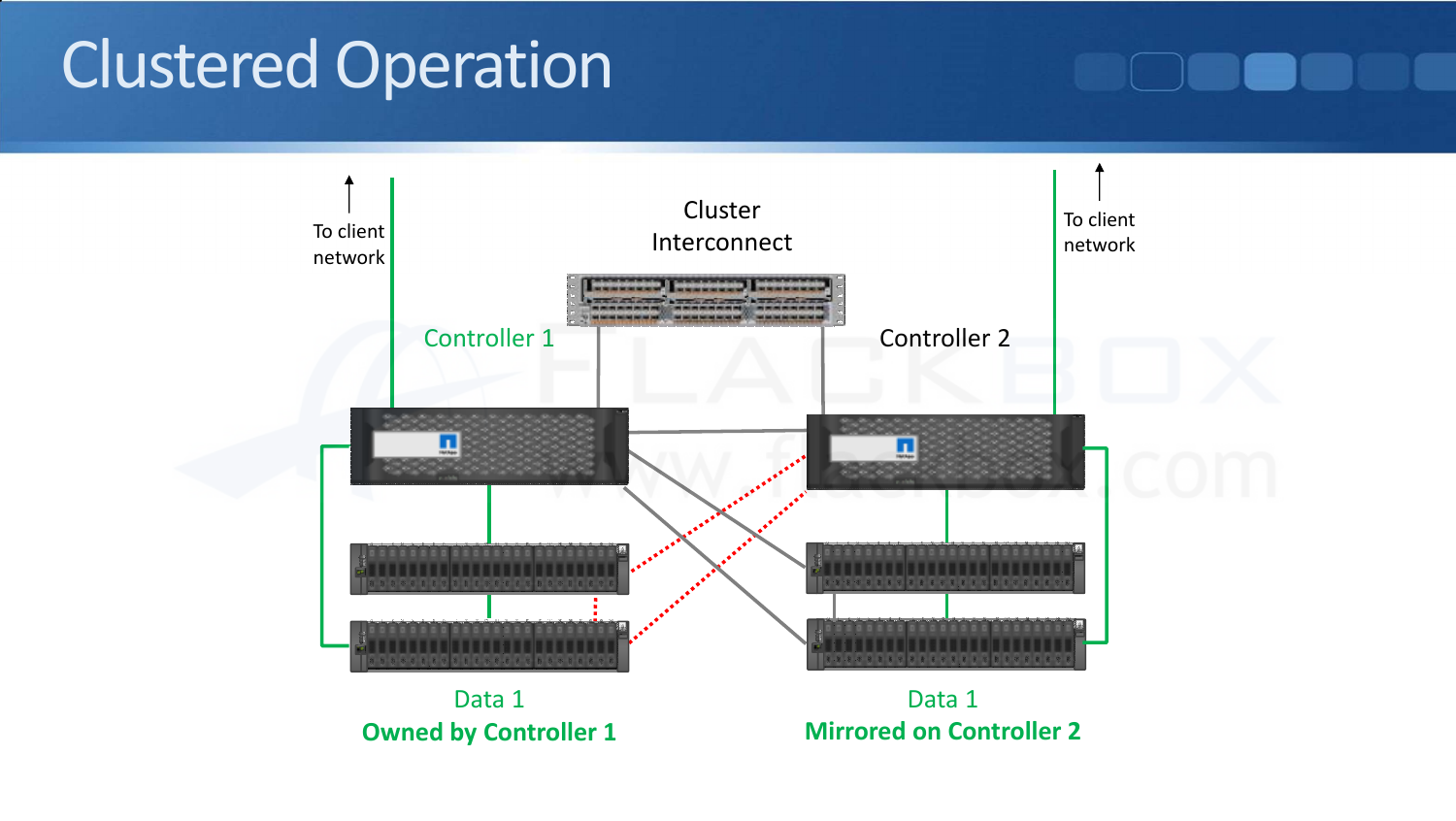# Capacity Scaling

- Clustered Data ONTAP can scale to 24 nodes when only NAS protocols  $\odot$ are being used.
- <sup>2</sup> It can scale to 8 nodes for clusters supporting SAN protocols.
- A single cluster can be scaled to 138PB.  $\bullet$
- Disks, shelves and nodes can be added non-disruptively.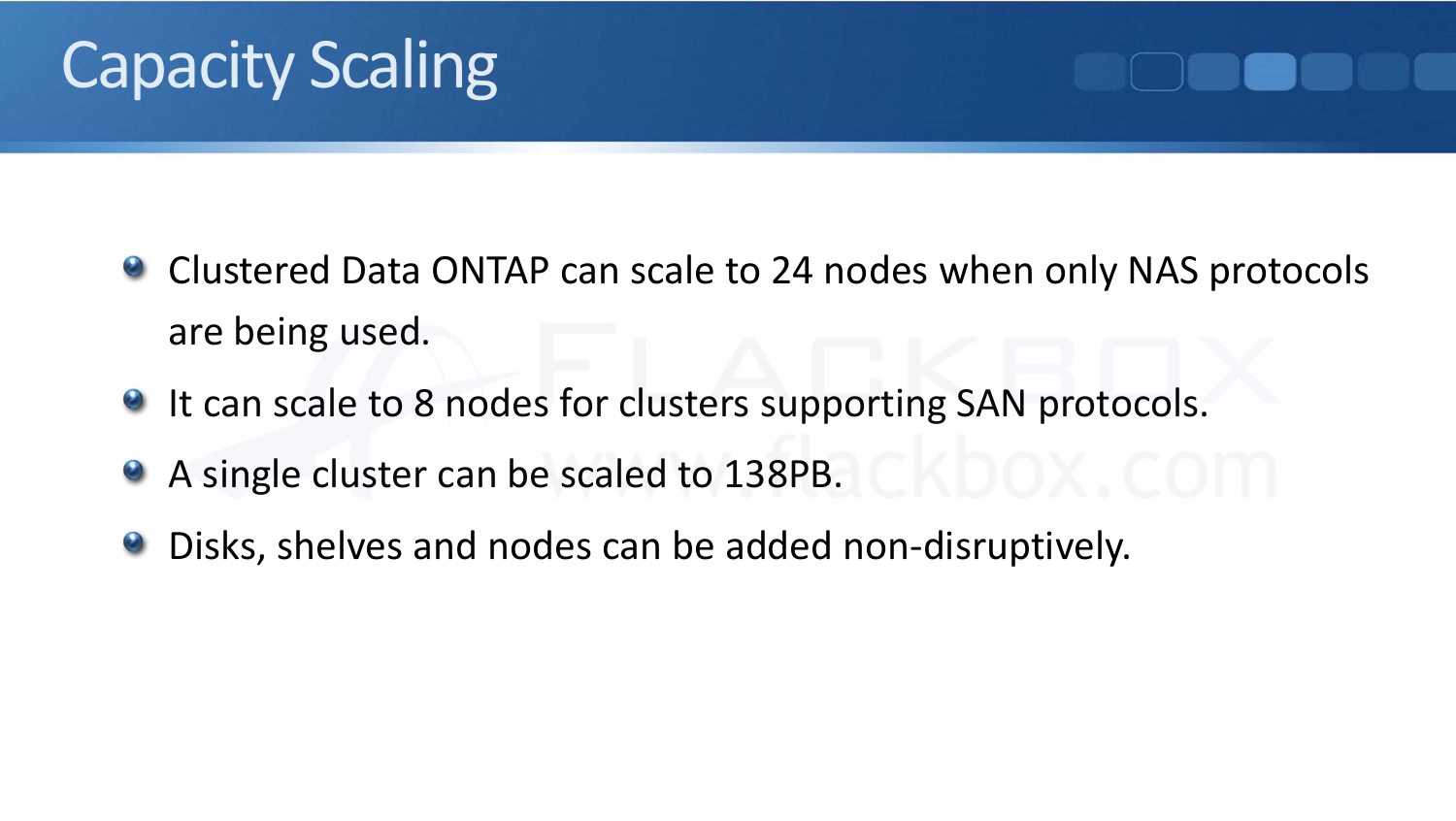## **Operational Scaling**

- A cluster is managed as a single system.
- The cluster can be virtualized into different virtual storage systems called SVM Storage Virtual Machines or Vservers.
- SVMs appear as a single system to clients.
- SVM level administrators can be created with access to only their own SVM.
- Data can be moved easily and non-disruptively between all nodes in the cluster. Moves are carried out over the cluster interconnect.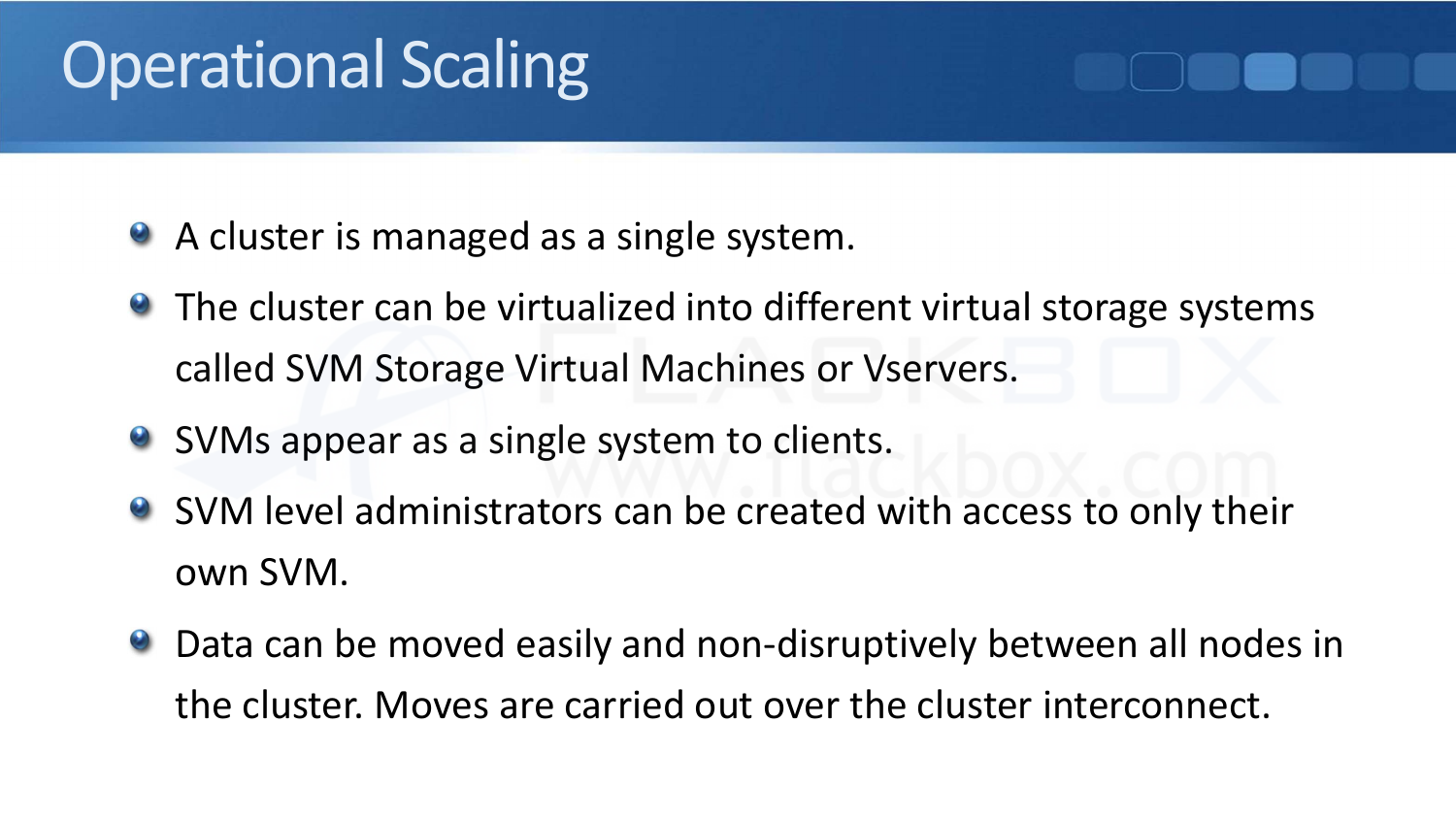## Performance Scaling

- Data processing is spread throughout the different nodes in the cluster, each with their own CPU, memory and network resources.
- The system provides linear performance scaling and load balancing across the cluster.
- Data can be mirrored or cached across multiple nodes in the cluster.